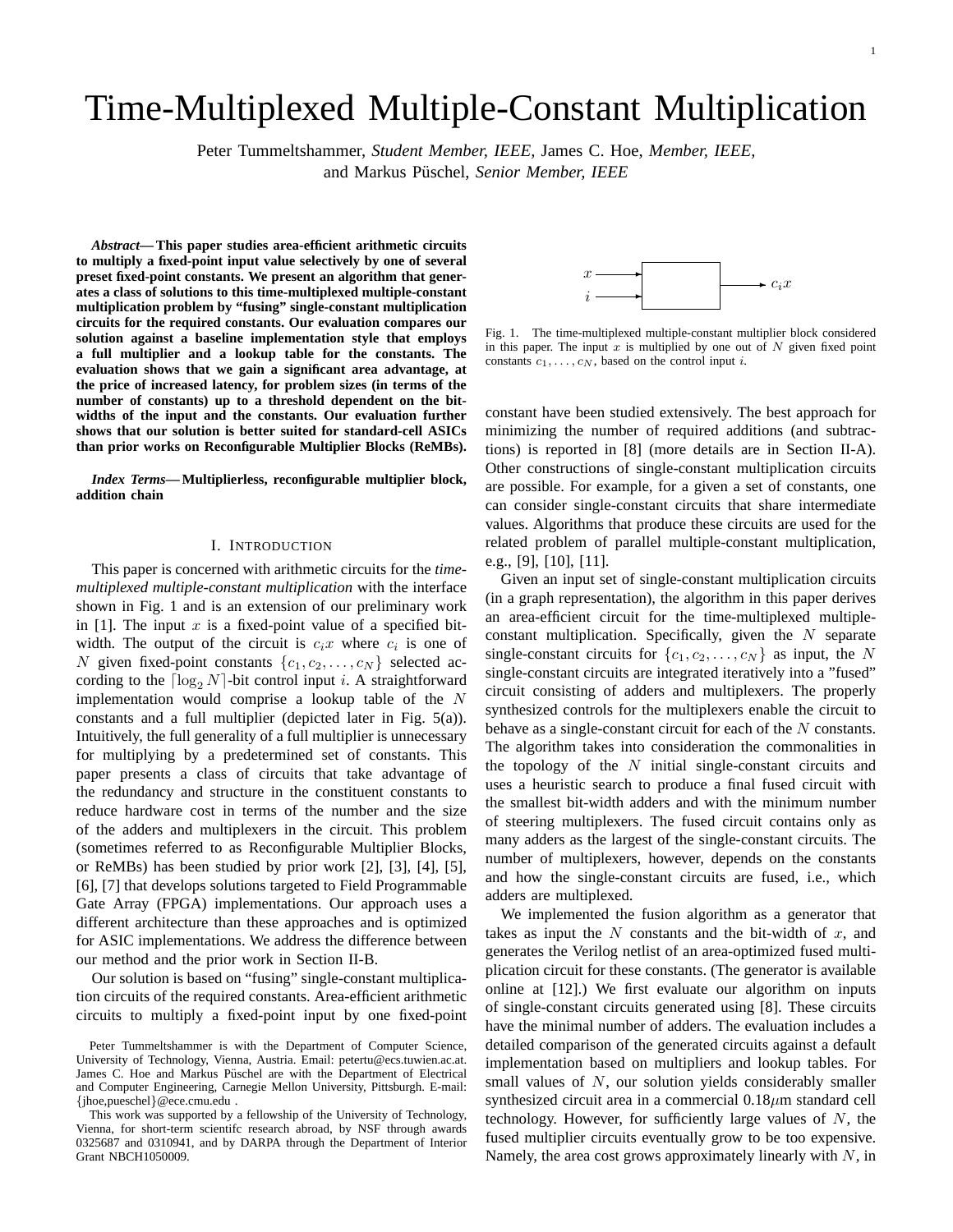contrast to the baseline approach where only the constant table expands with  $N$ . For example, assuming a 16-bit input value and random 16-bit constants, our approach results in a smaller synthesized circuit area for up to 15 constants. The price for these gains is an increased latency compared to the baseline. We also evaluate our algorithm on inputs of single-constant circuits prepared according to [11]. These circuits share more intermediate values, but have in general more adders. As a consequence, we get only marginal improvements and only under very limited conditions. Nevertheless, in practice, both starting inputs for a given set of constants could be evaluated in conjunction since the runtime of our algorithm is typically only a few seconds. Finally, we compare our multiplier blocks for time-multiplexed multiple-constant multiplication against previous work on ReMB designs. For standard cell synthesis, we can demonstrate an area advantage that becomes more significant with increasing number of constants.

**Paper outline.** Following this brief introduction, Section II discusses additional background and related work on the problem of multiplying a value by one or several constants. Section III presents our algorithm for generating a timemultiplexed multiple-constant multiplier circuit by iteratively fusing single-constant circuits. We analyze the runtime of our algorithm and derive bounds on the quality of the generated circuits. Section IV evaluates our approach against the baseline approach and compares to previous work. Finally, we offer conclusions in Section V.

# II. MULTIPLICATION BY CONSTANTS

In this section we review the problem of multiplying an input by one or several fixed-point constants using only additions and shifts and put our contribution into the context of previous work. Further, we review the directed acyclic graph (DAG) representation of single- and multiple-constant multiplication, which provides a suitable way to formulate the problem and its solution.

Without loss of generality, we assume that the multiplicative constants are fixed-point positive integer numbers. The constant bit-width is denoted by  $w$  such that for a constant  $c$ ,

$$
c = b_{w-1}b_{w-2}\cdots b_1b_0 = \sum_{i=0}^{w-1} b_i 2^i, \quad b_i \in \{0, 1\}.
$$
 (1)

## *A. Multiplication By One Constant*

From (1) we see that the product *cx* of an input *x* and a *w*-bit constant *c* is given by  $\sum_{i=0}^{w-1} b_i 2^i x$ . This summation can be directly mapped into a series of shifts (scalings by powers of 2) and additions. In particular, if the binary representation of  $c$  has  $k$  non-zero digits, the multiplication cost in terms of the number of additions is  $k - 1$ . In this paper, we assume the cost of shifts is negligible since they can be implemented as wired connections in hardware. For brevity, we use in the remainder of the paper the term "addition" for both additions and subtractions since these operations are virtually identical in complexity and map to similar hardware structures.

**CSD representation.** Both software and hardware compilers generally use signed digit (SD) recoding [13, chap. 6] to Fig. 2. The DAG corresponding to multiplying by 10021.

reduce the number of additions associated with multiplying by reduce the number of additions associated with multiplying by<br>a constant. An SD constant is  $b_{w-1}b_{w-2}\cdots b_0 = \sum_{i=0}^{w-1} b_i 2^i$ where  $b_i \in \{\overline{1}, 0, 1\}$  and  $\overline{1}$  stands for -1. The most salient aspect of SD recoding is in replacing the occurrences of  $k$ consecutive 1's by  $10 \cdots 0\overline{1}$ , which yields a saving of  $k - 2$ additions. The canonical signed digit (CSD) recoding requires in addition that no two consecutive bits are nonzero; CSD recoding results in a 33% cost saving on average [13, chap. 6].

**DAG based methods.** The CSD method is not optimal in general. For example, multiplying an input x by  $c =$  $10021_{10} = 10011100100101_2$  can be done in the following steps:

$$
s_1 = x + (x \ll 2)
$$
  
\n
$$
s_2 = s_1 + (s_1 \ll 11)
$$
  
\n
$$
s_3 = s_2 + (x \ll 5)
$$
  
\n
$$
cx = s_3 - (x \ll 8)
$$
\n(2)

In this example, 4 additions are required to compute  $cx$ , compared to 5 additions required by the CSD method.

The computation in (2) is best represented as the directed acyclic graph (DAG) in Fig. 2. The nodes of the graph represent additions and the edges represent the dataflow between additions. We assume that each node has an in-degree of 2, i.e., each addition has two operands. Each edge is labelled by a positive 2-power integer  $k = 2<sup>s</sup>$ , which represents the scaling (by shifting by s) applied to the operand on that edge. Each node is labelled by the intermediate constant  $f$ . These intermediate constants are referred to as the *fundamentals* in the DAG, following the terminology in [14]. If  $x$  is the DAG input and  $f$  is the fundamental of a node, then the intermediate output produced at this addition node is  $fx$ .

The problem of finding an optimal DAG for a constant is known to be NP-hard [15] and has been studied in the literature [14], [8]. It is related to, but in theory and solution fundamentally different from the addition chain problem, which considers DAGs without shifts [16, pp. 465–485] and subtractions. Recently, [8] has developed an algorithm that finds optimal DAGs for constants up to a maximal bit-width of 19, and shows that 5 additions are sufficient in all cases. In this paper, we use a re-implementation of this method. Fig. 3 shows the histogram of the number of adders for all odd 20-bit constants.

By propagating shifts, each DAG can be transformed into

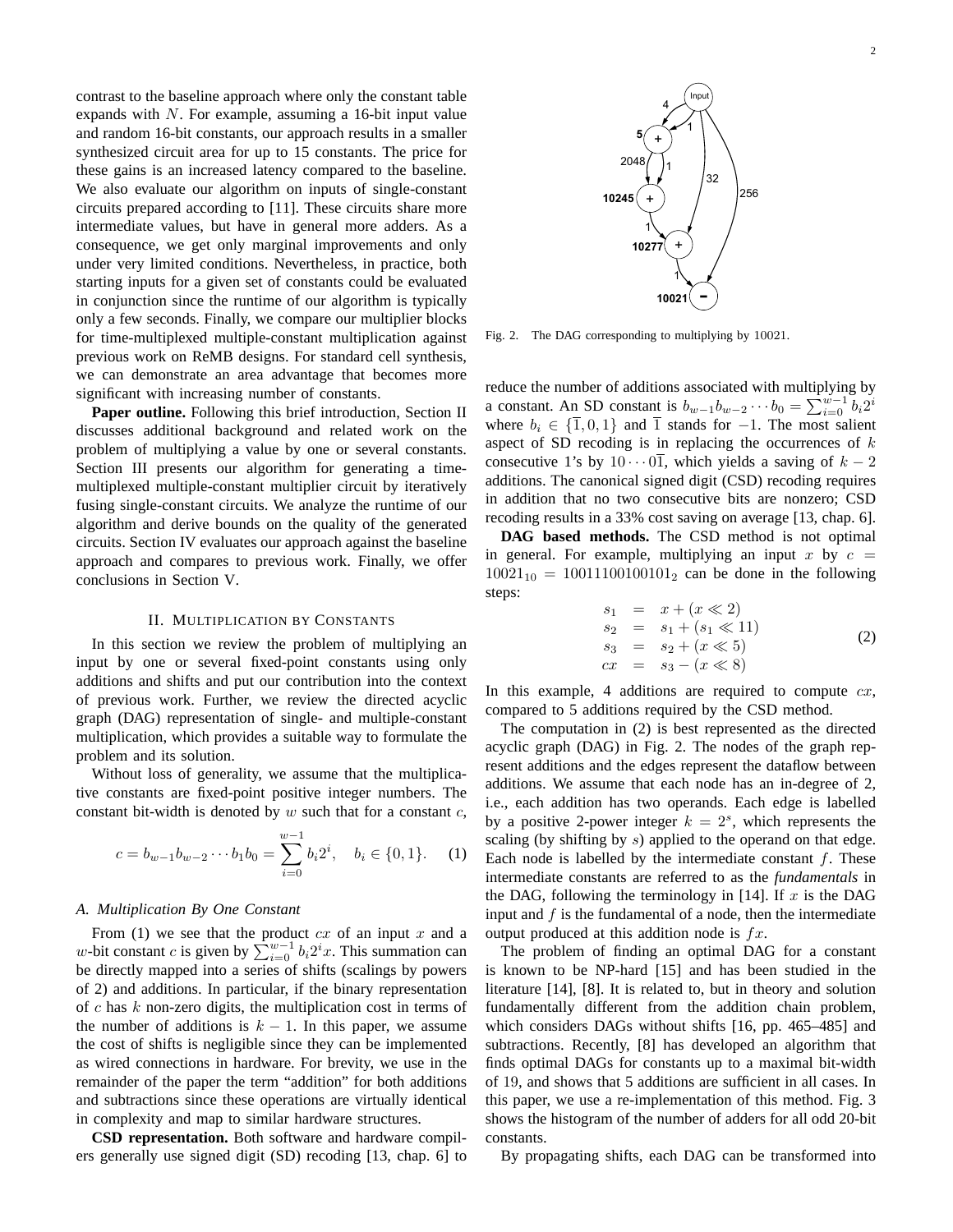

Fig. 3. Histogram for the number of adders in SCM DAGs for all odd 20-bit constants. Only one constant (699829) needs 6 adders.

an equivalent *normalized* DAG with equal cost that satisfies the following properties (see [14, theorem 2]):

- for each addition node, one of the operands is not shifted and, as a consequence,
- all fundamentals are odd.

For example, the DAG in Fig. 2 is normalized. In the remainder of this paper, we will consider only normalized DAGs.

Finally, for our fusion algorithm we assume that all the shifts in the single-constant DAGs are *left* shifts. This restriction may yield suboptimal DAGs, but only in very few cases. For example, we evaluated (using the tool in [11]) that among the 524288 odd 20-bit constants only 341 (or 0.065%) can save exactly one adder by using right shifts.

## *B. Multiplying by Multiple Constants*

In this section, we consider the problem of multiplying an input x by a given set  $\{c_1, \ldots, c_N\}$  of N constants again using only additions and shifts. There are two fundamentally different scenarios:

- *Parallel multiplication* is performed by a (parallel) multiplier block that simultaneously outputs the  $N$  values  $c_1x, \ldots, c_Nx$ . This problem is commonly referred to as *multiple-constant multiplication* or *MCM*.
- *Time-Multiplexed multiplication* is performed by a multiplier block that outputs  $c_i x$  as controlled by an input that specifies  $i$  (Fig. 1).

Both scenarios have been studied in the literature. The second is the subject of this paper. We briefly discuss both.

**Parallel multiplication.** The problem of multiplying an input by several constants in parallel occurs for example in finite impulse response (FIR) filters and thus was the subject of a large number of papers, e.g., [15], [9], [17], [18], [10]. One of the best available methods is [11], also available as online tool at [12]. Most of the above methods also use a DAG-based approach. The basic idea is to achieve savings by generating for the given constants DAGs that "overlap" for additional savings, which is a form of common sub-expression elimination. The goal is to minimize the total number of adders shared by all constants. The resulting multiplier block is shown as a schematic in Fig. 4. The leaf-shaped structures are the single-constant DAGs for  $c_1, \ldots, c_N$ . The overlapping regions



Fig. 4. Multiplier block for the parallel multiplication by  $N$  given constants.

signify common subexpressions or fundamentals. One of the overlapping regions is highlighted.

**Time-multiplexed multiplication.** In this paper, we are interested in developing an area-efficient combinational logic block that can multiply a fixed-point input value by one of the N preset constants according to a  $\lceil \log_2 N \rceil$ -bit control input (Fig. 1). The most straightforward implementation of this logic block is shown in Fig. 5(a) where the preset constants are stored in a lookup table. At a given time step, the control input selects which constant is supplied to one input of a full multiplier.

Again the question arises whether it is possible to exploit redundancy or inherent structure of the problem using a DAG based approach. An immediate idea is to adapt the solution for the parallel multiplication (Fig. 4) to the sequential problem as depicted in Fig. 5(b), which uses a multiplexer to select one of the output products according to the control input. Whether this yields any savings compared to the generic solution depends on the number  $N$  of multiplicative constants and the degrees of overlapping between the individual DAGs. However, a coarse analysis already shows that the adapted solution in Fig. 5(b) is in general suboptimal for the sequential problem. The reason is that each unique fundamental would be instantiated as one adder. Since only one product is visible through the output multiplexer at any moment, the results of some adders are unused.

To further improve, one can fuse the fundamentals from different DAGs, equal or not, to share the same adders by time-multiplexing, thus exploiting the topological similarities between the DAGs to a much larger degree. This is the basic idea behind our solution depicted in Fig. 5(c), which inserts multiplexers into the DAG for time-multiplexed sharing of adders and thus reduced area requirements. Our solution employs only as many adders as required by the largest of the initial DAGs being fused.

**Related work.** Time-multiplexed multiple-constant multiplication — sometimes referred to as Reconfigurable Multiplier Block (ReMB) — has been studied extensively in [2], [3], [4], [5], [6], [7], [19] in the context of FPGA implementations. The architecture of these prior solutions is motivated by the fact that in the construction of an adder in an FPGA, a 2 to-1 multiplexer can be inserted in front of one input at no additional cost. A stand-alone 2-to-1 multiplexer would incur a cost comparable to an adder of the same width.

Thus, the basic building block in these solutions performs the operation  $SUM = A + (select ? B : C)$ . For example, the circuit in shown later in Fig. 15(a) (repro-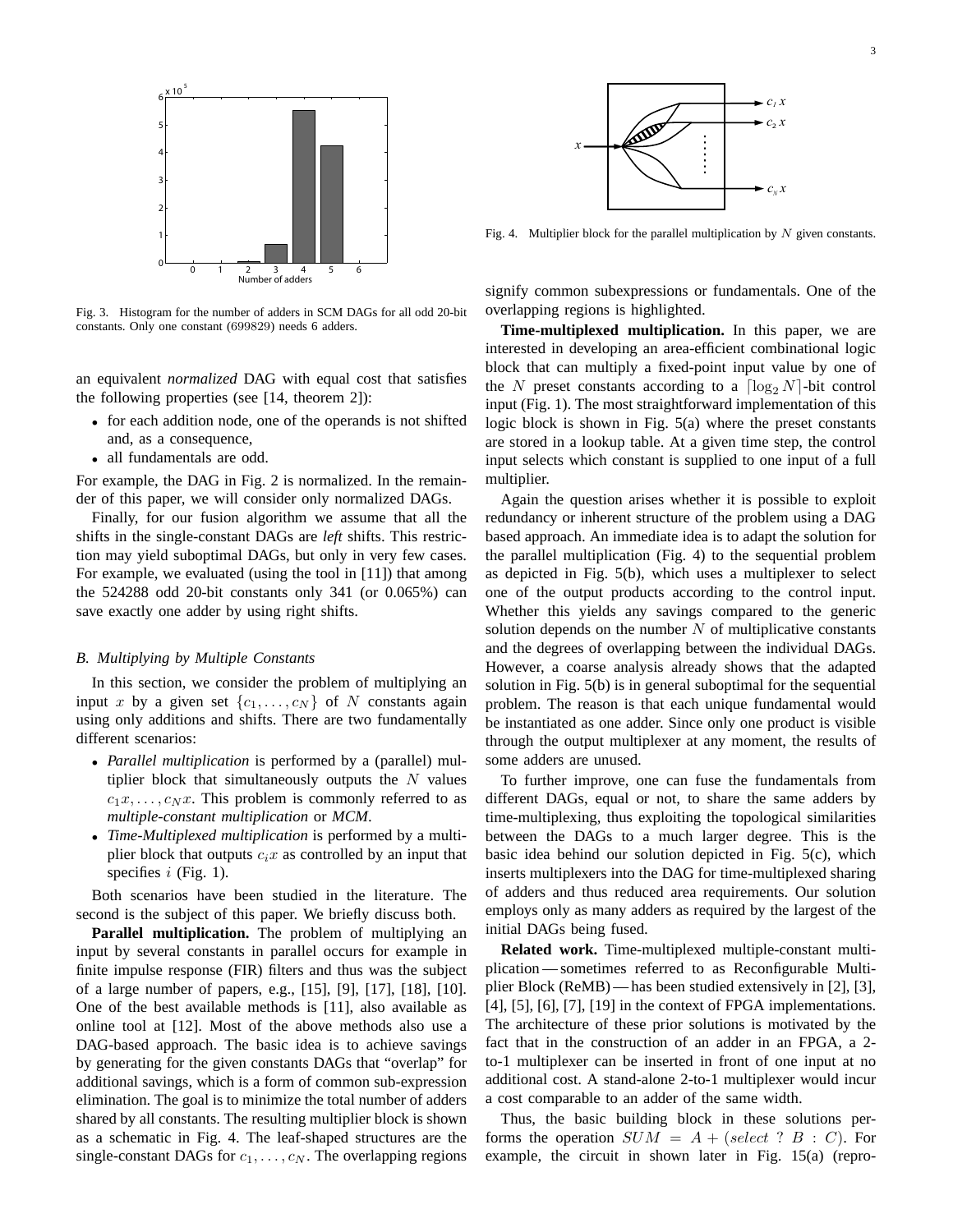

Fig. 5. Three implementations (as schematics) of the multiplier block in Fig. 1. From left to right: The standard solution using a generic multiplier; an adaptation of the parallel multiplier block in Fig. 4; proposed method with shared adders.

duced from Fig. 6 in [5]) is an ReMB for the constants {1, 2, 4, 8, 15, 26, 50, 162, 256}. However, the ReMB approach is not optimal in general because the FPGA-motivated constraints lead to solutions that use more than the minimal possible number of adders. For example, the aforementioned ReMB comprise 7 adders, although the optimal DAGs for the individual constants need no more than 2 adders each. On non-FPGA technologies, there is opportunity to reduce the number of the adders (by time-multiplexed reuse) at the cost of additional (but relatively cheaper) multiplexers. For example, for the same set of constants, the approach in this paper will produce a circuit with only 2 adders. As a part of our evaluation in Section IV, we compare the synthesized standardcell circuit area resulting from our approach based on timemultiplexed reuse to ReMB examples from [3], [5], [7]. One should also point out that the straightforward implementation in Fig. 5(a) is, in most scenarios, the most economical solution on FPGAs given the availability of embedded multipliers and hard memory macros [20].

## III. DAG FUSION

This section describes the proposed fusion algorithm. The input to the algorithm is a set of  $N$  normalized DAGs representing single-constant multiplications for  $c_1, \ldots, c_N$ ; the output is a composite, or fused, DAG that consists exclusively of additions, shifts, and multiplexers and implements the time-multiplexed multiplication by  $c_1, \ldots, c_N$  as depicted in Fig. 5(c). One crucial property of our fusion algorithm is that the number of additions in the generated composite DAG is equal to the largest number of additions required by any of the input DAGs, and therefore does not grow with  $N$ .

**A simple example.** Before starting the technical explanation of the DAG fusion algorithm, we show a small example. In Fig. 6, the two DAGs in (a) and (b) are optimal for multiplying by 45 and 19, respectively. Each of these DAGs requires 2 additions, and thus the composite DAG, produced by our algorithm and shown in (c), also requires  $\max\{2, 2\}$  = 2 additions. With both multiplexers set to select their left inputs, the active datapaths in this composite DAG correspond to DAG (a), and with both multiplexers set to their right input it corresponds to DAG (b). Note that in the fusion process, we replaced 2 additions by 2 multiplexers. Since a multiplexer requires about half as much combinational area as an addition (in ASIC), this saves area compared to the competing multiplierless solution Fig. 5(b), which, in this



Fig. 6. (a) Optimal DAGs for 45; (b) optimal DAG for 19; and (c) the fused DAG produced by our algorithm.

case, does not allow for DAG overlapping since the DAGs in Fig. 6(a) and (b) have no common fundamentals.

In the remainder of this section we provide the details of the fusion algorithm. We start with an algorithm for the baseline case of fusing  $N = 2$  DAGs. This algorithm is then used iteratively, as a subroutine primitive, in the algorithm for the fusion of  $N$  DAGs.

## *A. Fusing Two DAGs*

We start with 2 DAGs denoted as  $\text{DAG}_L$  and  $\text{DAG}_R$ , for the multiplication with constants  $c<sub>L</sub>$  and  $c<sub>R</sub>$ , respectively. We assume that  $\text{DAG}_L$  and  $\text{DAG}_R$  have n and m nodes (or additions) and denote the node sets as follows:

$$
Nodes_L = {Node_{L,0}, Node_{L,1}, ..., Node_{L,n-1}},
$$
  

$$
Nodes_R = {Node_{R,0}, Node_{R,1}, ..., Node_{R,m-1}}.
$$

Without loss of generality, we assume  $n \geq m$ .

Intuitively, the fusion algorithm tries to find and exploit similarities in the topology of the two DAGs. These similar regions are fused and allow the additions in  $\text{DAG}_L$  and  $\text{DAG}_R$  to time-multiplex the same adder instantiations with little hardware overhead. In regions that are not similar, adders can still be time-multiplexed by the additions in  $\text{DAG}_L$  and  $\text{DAG}_R$ , but multiplexers must be inserted to connect the correct input sources to the shared adders or to correct for different shifts of the addition's operands.

**The algorithm: Overview.** A high level description of the fusion procedure for 2 DAGs, called FusePairDags, is shown in Algorithm 1. The algorithm enumerates all admissible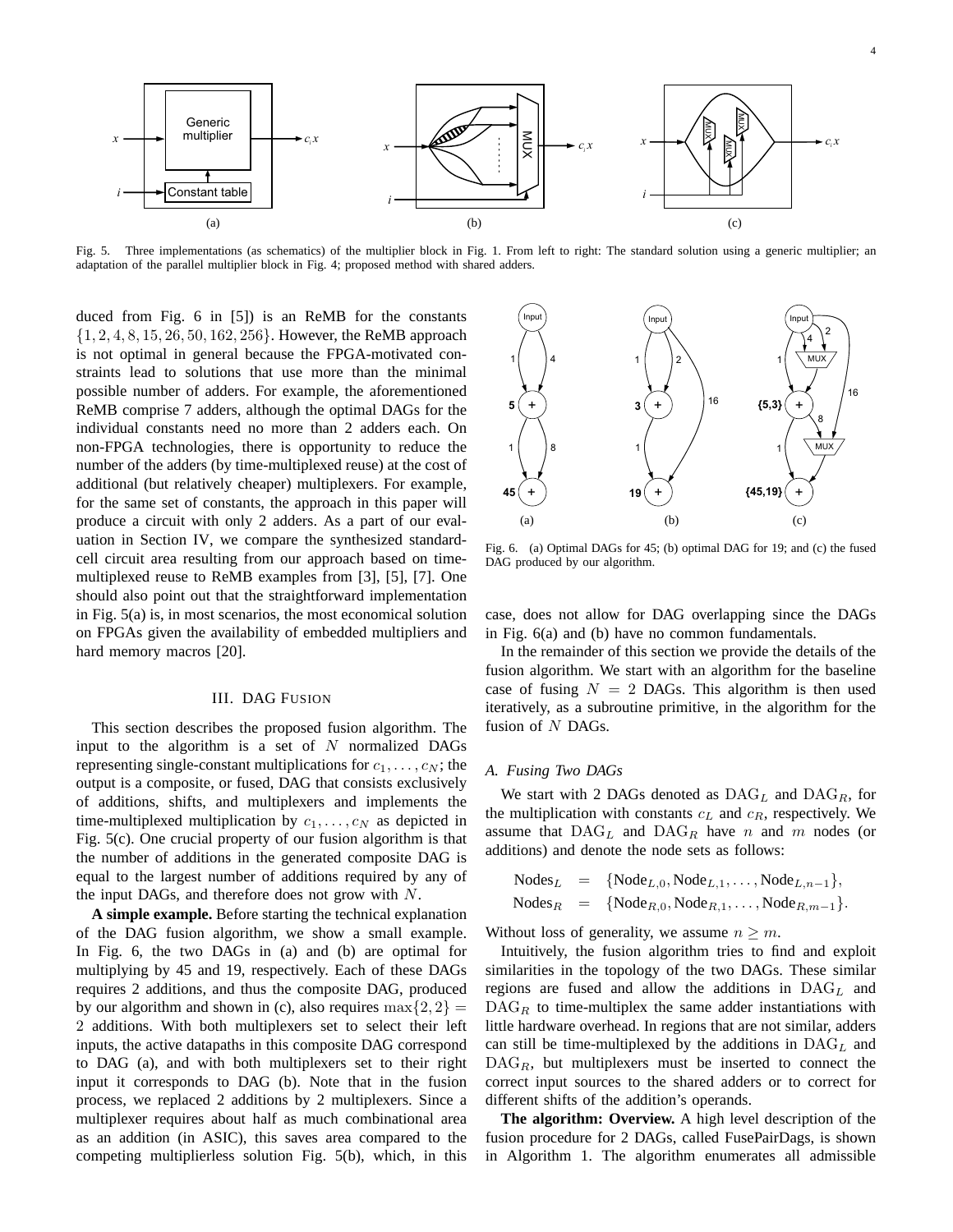**Algorithm 1 Fusing two DAGs.** Input: Two DAGs  $\text{DAG}_L, \text{DAG}_R$  for multiplying with two constants  $c_L, c_R$ ; the DAGs have n and m nodes (additions) respectively;  $n \geq m$ . Output: Fused DAG with small area estimate for the timemultiplexed multiplication with  $c<sub>L</sub>$  and  $c<sub>R</sub>$ .

# **FusePairDAGs**(DAG<sub>L</sub>, DAG<sub>R</sub>)

1: best\_area =  $\infty$ 

- 2: best\_dag  $=$  nil
- 3: **for all** admissible assignments  $\phi$  of DAG<sub>L</sub> to DAG<sub>R</sub> do
- 4: dag = FusePair( $\text{DAG}_L$ ,  $\text{DAG}_R$ ,  $\phi$ )
- 5: area = EstimateArea(dag)
- 6: **if** area < best area **then**
- $7:$  best area  $=$  area
- 8: best\_dag = dag
- 9: **end if**
- 10: **end for**
- 11: **return** best\_dag

assignments of Nodes<sub>R</sub> to Nodes<sub>L</sub>. Admissible means that the assignment respects the ordering of the nodes in both DAGs. For each such assignment, the function FusePair merges the edges of  $\text{DAG}_L$  and  $\text{DAG}_R$  in the best possible way w.r.t. the area estimation function EstimateArea, which is explained later in Section III-B. Finally, the composite DAG with the lowest estimated area among all enumerated assignments is returned.

We provide additional detail on the node assignment and on the edge merging procedure. Then we slightly extend FusePairDags to the case where  $\text{DAG}_L$  is already composite. This extension will serve as the subroutine in the iterative step when merging  $N > 2$  DAGs.

**Node assignment.** To fuse  $\text{DAG}_L$  and  $\text{DAG}_R$ , one must assign each node  $\text{Node}_{R,i}$  in  $\text{DAG}_R$  to a unique node  $\text{Node}_{L,i}$ in  $\text{DAG}_L$ , which means  $\text{Node}_{R,i}$  and  $\text{Node}_{L,j}$  will share the same addition in the composite DAG. Each assignment is an injective mapping  $\phi$ : Nodes $_R \rightarrow$  Nodes<sub>L</sub>, i.e., no two nodes in  $\text{DAG}_R$  are mapped to the same node in  $\text{DAG}_L$ . Further, to allow fusion,  $\phi$  has to respect the partial orderings imposed by the dependencies in the two DAGs. In the simplest and most common case, both  $\text{DAG}_L$  and  $\text{DAG}_R$  are totally-ordered common case, both DAG<sub>L</sub> and DAG<sub>R</sub> are totally-ordered (e.g., Fig. 2), which means there are  $\binom{n}{m}$  possible assignments  $\phi$ , which FusePairDags will enumerate. With respect to node assignment, the most expensive DAGs have minimum depth relative to the number of nodes, since this produces the least ordering constraints. For a single-constant DAG with  $m$  nodes, the minimal possible depth is  $\lceil \log_2(m + 1) \rceil$ ; Fig. 7 shows an example of such a DAG. In this worst case scenario, the number of admissible  $\phi$ s is  $n!/(\lceil \log_2(m+1) \rceil!(n-m)!)$ . For the constant bit-widths  $\leq 20$  considered in this paper,  $n, m \leq 6$  as shown in Fig. 3; thus, the number of admissible  $\phi$ s cannot exceed 720 and does not impose a computational problem.

**Merging Edges.** Assume an assignment  $\phi$  of nodes has been fixed. The function FusePair then creates a composite DAG starting from the input node. Consider the fusion of two addition nodes  $Node_{R,i}$  and  $Node_{L,i}$ . Remember that each



Fig. 7. Structure of a worst case minimum-depth DAG.



Fig. 8. Effect of merging edges: (a) and (b) are merged into (c). The fusion of the upper adders produces no multiplexer, the middle adders produce one, while the lower adders produce two multiplexers.

node has two operands (incoming edges) and that one of them is not shifted. One of three cases applies at each node as illustrated in Fig. 8:

- The two incoming edges of the corresponding  $\text{Node}_L$  and Node<sub>R</sub> are shifted by the same values *and* belong to the same operand (a fused common predecessor node). Then the composite DAG does not need any multiplexers for this node. For example, this case occurs for the upper adders in Fig. 8.
- Exactly one of the two incoming edges of the corresponding  $Node<sub>L</sub>$  and  $Node<sub>R</sub>$  is shifted by the same value and belongs to the same operand. In this case one multiplexer is needed in the composite DAG for this node to accommodate for the remaining dissimilar edges. For example, this case occurs for the middle adders in Fig. 8 as well as for both adders in Fig. 6.
- In all other cases, two multiplexers are needed for fusing the corresponding  $Node<sub>L</sub>$  and  $Node<sub>R</sub>$  to accommodate for different input shifts and/or different operands. For example, this case occurs for the lower adders in Fig. 8.

Note that FusePair also tries to flip the incoming edges of a node (since addition is commutative) to improve the result. Thus, at most  $2m$  fusions are tried for each call of FusePair.

**Subtractions.** A DAG may contain subtractions. If two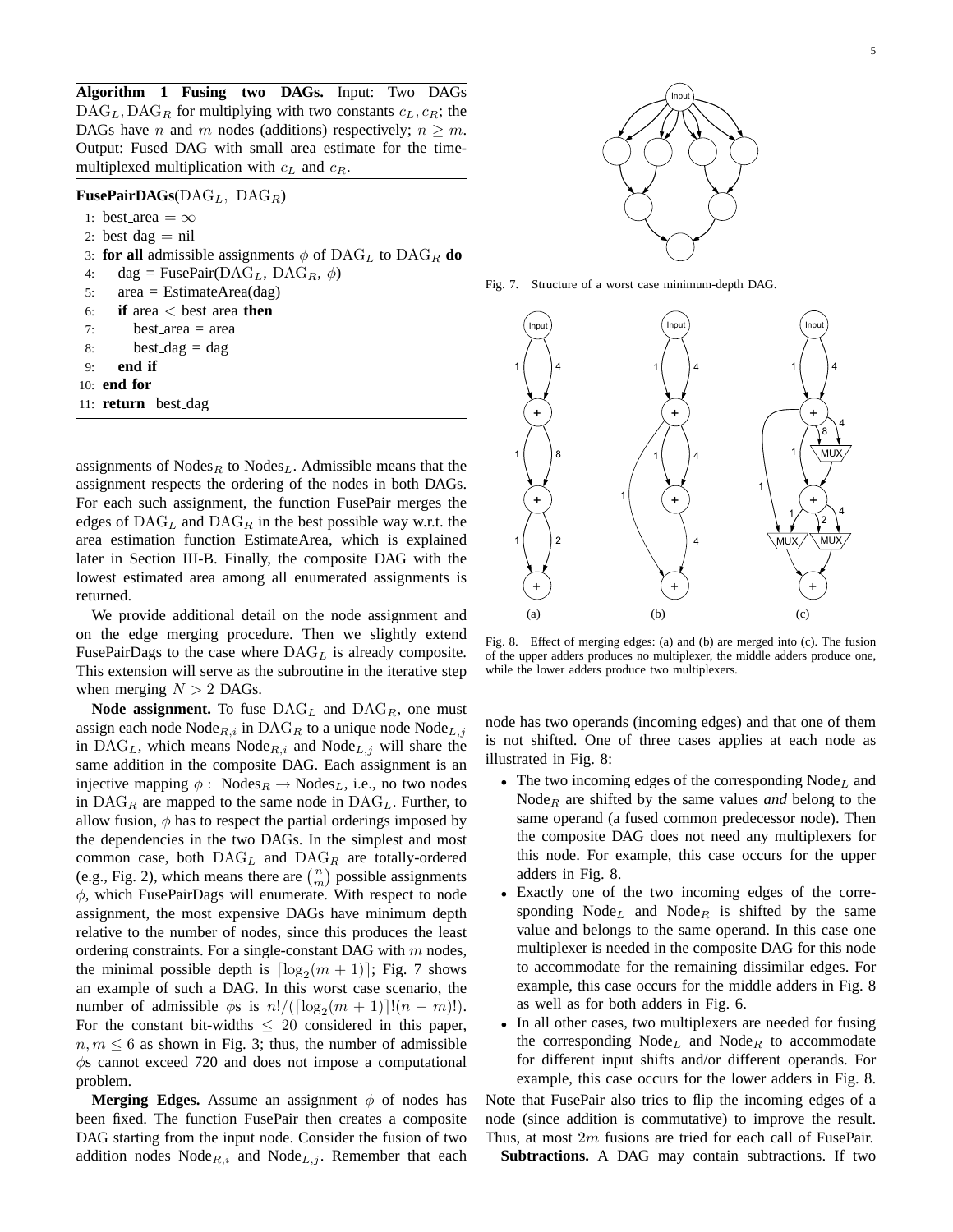subtraction nodes are fused, the result is again a subtraction node. If an addition node and a subtraction node are fused, the result is a combined addition/subtraction node, supported by most macro libraries. Also, if a node is not a pure addition node, commutativity is lost, and FusePair does not flip edges to try to improve area.

**Extension to support composite DAG<sub>L</sub>.** To use Fuse-PairDags for the iterative fusion of  $N$  DAGs, we have to generalize it to the case of a  $\text{DAG}_L$  that is already composite, i.e., that may contain multiplexers before each node.

The node assignment in this case is the same as in the previous case. The edge merging in FusePair is also very similar. In fact, the chances of efficient merging are now increased as each node in  $\text{DAG}_L$  now has several incoming multiplexed edges. In case a node with a  $v$ -to-1 multiplexer is fused, and a new multiplexer must be added, it becomes a  $(v + 1)$ -to-1 multiplexer.

Introducing larger multiplexers increases the effort for finding an optimal edge assignment, because when adding a new edge to a multiplexer, the multiplexer has to be checked if the edge already exists. The cost of this pass is  $O(v)$  for a v-to-1 multiplexer.

## *B. Fusing Multiple DAGs*

In this section we explain the algorithm for fusing  $N$ constant DAGs in the general case  $N > 2$ . The algorithm is essentially an iterative fusion of 2 DAGs (Algorithm 1) combined with a search over different orderings of fusing these DAGs. We analyze the impact of reordering the DAGs and explain the area estimation function (already used in Algorithm 1) to select the best DAG among the generated alternatives.

**The algorithm.** Pseudocode for fusing N DAGs is shown in Algorithm 2 called FuseNDags. The input is an array of  $N$ DAGs, representing the multiplications by the  $N$  constants  $c_1, \ldots, c_N$ , and an integer parameter Num Iterations. The output is a composite DAG that multiplies by  $c_i$ ,  $1 \le i \le N$ , according to a  $\lceil \log_2 N \rceil$ -bit control input.

The algorithm loops for Num Iterations to evaluate fusing the input DAG array in different randomly chosen orderings. In each iteration, the randomly permuted input array is fused using the function FusePairDags in Algorithm 1 repeatedly. The lowest cost DAG among all different orderings is returned. The cost is again estimated using the cost function EstimateArea.

**Effect of ordering.** First, we provide an example that shows why the order of fusion makes a difference. Fig.  $9(a)$ ,  $(b)$ ,  $(c)$ shows three DAG nodes that are to be fused. Fusing (a) and (b) first yields (d); then fusing (d) and (c) yields (f). Fusing (a) and (c) first yields (e); then fusing (e) and (b) yields (g), which has the same functionality as (f).

We observe that (g) needs one 3-to-1 multiplexer and one 2 to-1 multiplexer, whereas (f) needs only two 2-to-1 multiplexers and thus less logic. This difference arises in FuseNDags because FusePairDags makes a local decision about where multiplexers are inserted, and these decisions can impact the options available to subsequent calls to FusePairDags for the remaining DAGs. In this example, when fusing (a) and (c),

**Algorithm 2 Fusing**  $N$  **DAGs.** Input: A list  $\text{DAG}[N]$  of N DAGs for constants  $c_1, \ldots, c_N$ . Output: Fused DAG with low area estimate for the time-multiplexed multiplication with  $c_1, \ldots, c_N$ .

# **FuseNDAGs**(DAG[N], Num\_Iterations)

- 1: best\_cost =  $\infty$
- 2: best\_dag  $=$  nil
- 3: **for**  $i = 1, \ldots, \text{Num\_Iterations}$  **do**
- 4: randomly permute DAG[N]
- 5: dag =  $\text{DAG}[1]$
- 6: **for**  $j = 2, ..., N$  **do**
- 7:  $\text{dag} = \text{FusePairDAGs}(\text{dag}, \text{DAG}[i])$
- 8: **end for**
- 9:  $cost = EstimateArea(dag)$
- 10: **if** cost < best\_cost **then**
- 11:  $best\_cost = cost$
- 12: best\_dag = dag
- 13: **end if**
- 14: **end for**
- 15: **return** best dag



Fig. 9. Different orders to fuse three DAGs fragments. (a), (b) and (c) are three DAG fragments to be fused. (d) and (f) show the progression of first fusing (a) and (b) and then (c); (e) and (g) show the progression of first fusing (a) and (c) and then (b).

two equal cost outcomes are possible; the connections of  $2^4y$ and  $2^0y$  could be switched in (e). Unfortunately, the option taken in (e) forces a 3-to-1 multiplexer when attempting to further fuse (b). Taking the other option (not shown) would have led to the same optimal result as in (f).

To overcome the problem of possibly choosing a clearly suboptimal solution due to the wrong fusion order, FuseNDags enumerates Num Iterations many orderings. The maximum number of orderings possible is N!, which makes an exhaus-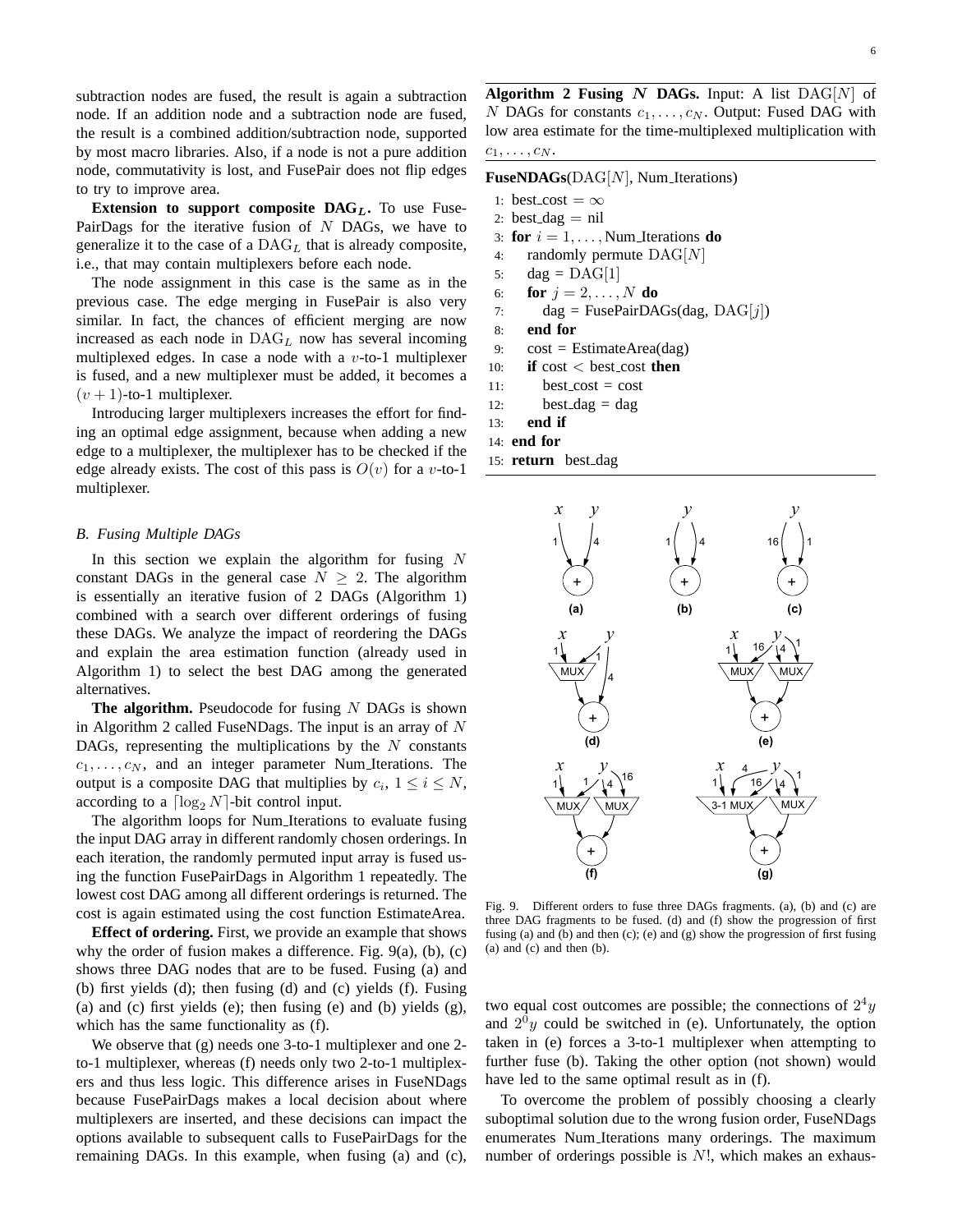

Fig. 10. Representative histograms of estimated areas. Each histogram shows the area distribution (estimated) of 10,000 out of 16! possible different ordering to fuse 16 randomly selected DAGs with five additions.

tive search eventually impractical for large N. However, for example for  $N = 8$ , FuseNDags only needs on the order of seconds on a current workstation to iterate through all possible fusions of 8 random 16-bit constant DAGs.

To analyze the expected gain obtained by enumerating different orderings, we conducted an experiment on ten different random sets of sixteen 16-bit constants, each requiring 5 additions (the maximum possible). In each case we fused the DAGs using 10,000 random orderings and evaluated the results using the area estimation function EstimateArea explained below. Fig. 10 gives the histograms of three representative trials among the ten. The difference between the best-case ordering and worst-case ordering is about 10–15% in each case. Thus, the expected gain of considering a number of different orderings is about 5–8%.

Finally, we note that we explored a "greedy scheme", which determined an order of fusion, by fusing those DAGs first that have the largest overlap when fused with FusePairDags. However, the method did not improve over selecting a random order, so we omit a more detailed explanation.

**Area estimation.** Both algorithms FusePairDags and FuseNDags use the area estimation function EstimateArea. This function makes one pass through a given composite DAG and recursively computes the bit-widths needed for each of the occurring multiplexers, adders, subtractors, and adder/subtractors. Knowing the bit-width, say  $k$ , for any of these building blocks, the area can then be estimated in square micron as  $a \cdot k$ , where a is a constant depending on the ASIC technology and library used for mapping. In our case, we mapped to a  $0.18 \mu m$  ASIC technology, using Synopsys Design Compiler v. 2002.05-SP2 and a commercial  $0.18 \mu m$ standard cell library, optimizing for area. The constants a were estimated, respectively, as follows:

- v-to-1 Multiplexer:  $a_{max} = 14v$ ;
- Adder:  $a_{add} = 67$ ;
- Subtractor:  $a_{sub} = 75$ ;
- Adder/Subtractor:  $a_{addsub} = 98$ .

The bit-widths bw for each block in the composite DAG are computed recursively, starting from the input node, which incurs cost 0. The total DAG cost  $A$  is then obtained by multiplying all bit-widths with the respective constants  $a_*$ 

above and summing them: (3).

$$
A = \sum_{i=1}^{n_{mu}x} a_{mu} \cdot b w_{mu} \cdot \sum_{i=1}^{n_{add}} a_{add} \cdot b w_{add_i}
$$
  
+ 
$$
\sum_{i=1}^{n_{sub}} a_{sub} \cdot b w_{sub_i} + \sum_{i=1}^{n_{addsub}} a_{addsub} \cdot b w_{addsub_i}.
$$
 (3)

We assume we fused  $N$  DAGs and the fused DAG has an input bit-width of  $n$ . In the recursive cost computation on the composite DAG, we distinguish three cases for the current block:

• *v-to-1 Multiplexer*. The multiplexer has *v* inputs, each corresponding to the input value times the predecessor fundamental  $f_i$  and scaled by a shift  $s_i$ , for  $1 \leq i \leq$ v. The *i*th input value needs  $n + \log_2(f_i) + s_i$  bits to represent. The multiplexer bitwidth needs to handle the largest input value among the  $v$  inputs. We compute the maximum input bit-width using the auxiliary terms

$$
f_{\text{mux}} = \max_{1 \le i \le m} (f_i 2^{s_i}),
$$
  
\n
$$
s_{\text{mux}} = \min_{1 \le i \le m} (s_i),
$$
\n(4)

and get as bit-width for the multiplexer

$$
bw_{\text{mux}} = \log_2(f_{\text{mux}}) + n - s_{\text{mux}}.
$$

 $s_{\text{mux}}$  is subtracted because for a non-zero  $s_{\text{mux}}$ , the leastsignificant bits to the multiplexer is hardwired to 0 for all inputs. The numbers  $f_{\text{mux}}$  and  $s_{\text{mux}}$  are also used for the computations below.

• *Adder.* Following [14],

$$
bw_{\text{add}} = \max(\log_2(f_{\text{Imux}}) + s_{\text{Imux}}, \log_2(f_{\text{Imux}}) + s_{\text{rmux}}) + n - \max(s_{\text{Imux}}, s_{\text{rmux}}),
$$
 (5)

where lmux and rmux denote the left and right predecessor multiplexer, respectively, and the values  $f, s$  are obtained from (4).

• *Subtractor or Adder/Subtractor.* As in (5), but without the term  $\max(s_{lmux}, s_{rmux})$  because one cannot hardwire those least significant bits as zero in a subtraction as in an addition.

We carefully compared the area estimate computed by EstimateArea with the post-synthesis area. The average error was below 10% in all cases.

## *C. Analysis*

In this section we analyze the number of adders and multiplexers of the fused DAGs generated by our proposed Algorithm 2 and its asymptotic runtime.

**Quality of generated fused DAG.** We consider N distinct single-constant DAGs to be fused and denote with  $A_{\text{max}}$  the largest number of adders in any of these DAGs. Further, we denote with  $A(N)$  and  $M(N)$  the number of adders and the number of multiplexers in the composite DAG. By multiplexer we refer to a 2-to-1 multiplexer; an  $n$ -to-1 multiplexer is assumed to be built from  $n - 1$  many 2-to-1 multiplexers. We have

$$
A(N) = A_{\text{max}}, \quad \text{and} \tag{6}
$$

$$
\lceil \log_2(N) \rceil \le M(N) \le (2A_{\max} - 1)(N - 1). \tag{7}
$$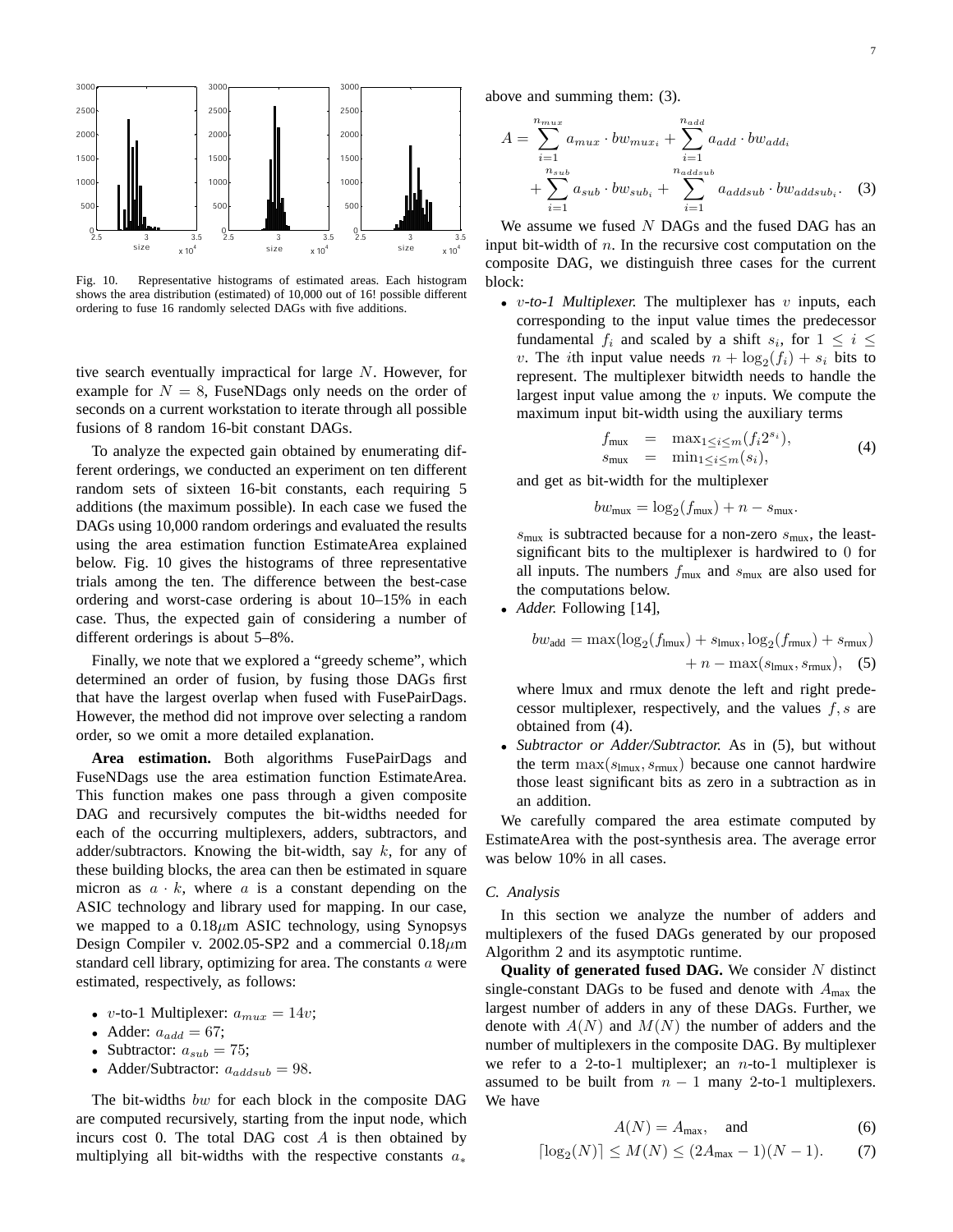

Fig. 11. Bounds and average number of multiplexers in DAG fusion for maximum constant bit-width of 16.

Equality (6) holds since our fusion algorithms does not add any adders but only multiplexers.

The lower bound in (7) can be derived from the fact that every multiplexer added to a DAG can at most double the number of possible outcomes. The upper bound in (7) assumes that in the worst case every fused adder introduces two multiplexers. The question may arise why  $(2A_{max} - 1)$  is used instead of  $2A_{max}$ . The reason is that the first fundamental in every single-constant multiplication DAG has an unshifted and a shifted edge to the input node. The unshifted edge can be used for all other fused DAGs, thus requiring one multiplexer less for each DAG.

The average number of multiplexers depends on the structure of the input DAGs and thus cannot be easily analyzed.

Fig. 11 shows the upper bound, the lower bound and the average number of multiplexers. The latter was determined empirically by fusing randomly drawn constants with a maximum bit-width of 16 and counting the multiplexers in the final design. Each point in  $M_{avg}$  is averaged over 100 experiments.

**Runtime.** The computational cost for fusing two DAGs  $\text{DAG}_L$  and  $\text{DAG}_R$  using Algorithm 1 can be divided into the cost for assigning nodes, the cost for merging edges, and the cost for evaluating the cost function.

Assigning nodes means finding the best node mapping  $\phi$  for two DAGs with  $n$  and  $m$  additions respectively, and requires  $O(n! / (\lceil \log_2(m + 1) \rceil! (n - m)!))$  operations proportional to the number of these mappings. For  $m = n$  this number is highest. In this paper we only consider  $m, n \leq 6$ ; thus, the maximum number of possible  $\phi$ s is 720.

In Section III-A the edge merging cost has been shown to be  $O(2m) = O(m)$  for m nodes on two single-constant DAGs. For a DAG  $\text{DAG}_L$  that has been obtain by the previous fusion of  $N$  single-constant DAGs, this cost increases due to the increased number of multiplexer options. In the worst case, there are  $O(mN)$  such options since the largest multiplexer possible in  $\text{DAG}_L$  is now an N-to-1 multiplexer.

Evaluating the cost function on a DAG with  $n$  additions requires  $O(3n) = O(n)$  operations, since the cost function makes exactly one pass through the fused DAGs, every addition can have a maximum of two  $\nu$ -to-1 multiplexers, and the evaluation does not depend on  $\nu$ .

This leads to the following overall runtime for fusing two DAGs. The first DAG has  $n$  additions and was obtained by the

TABLE I RUNTIME OF ALGORITHM 2 IN SECONDS FOR VARIOUS NUMBERS OF CONSTANTS AND CONSTANT BITWIDTHS.

|              | number of constants $N$ |       |       |      |       |  |  |
|--------------|-------------------------|-------|-------|------|-------|--|--|
| bitwidth $w$ |                         | 8     | 12    | 16   | 20    |  |  |
| 4            | 0.005                   | 0.005 | 0.008 | 0.01 | 0.014 |  |  |
| 8            | 0.006                   | 0.015 | 0.02  | 0.02 | 0.04  |  |  |
| 12           | 0.006                   | 0.076 | 0.33  | 0.6  | 1.54  |  |  |
| 16           | 0.008                   | 0.573 | 2.06  | 6.8  | 46.0  |  |  |
| 20           | 0.313                   | 1.057 | 2.97  | 18.9 | 102.9 |  |  |

previous fusion of  $N$  DAGs. The second DAG has  $m$  additions and  $n \geq m$ .

 $\text{Runtime}(\text{FusePairDAGs}) =$ 

$$
O\left(\frac{n!(mN+n)}{\lceil \log_2(m+1)\rceil!(n-m)!}\right) \quad (8)
$$

Algorithm 2 repeats FusePairDAGs Num Iterations times. Thus, fusing  $N$  DAGs using Algorithm 2 requires

## $Runtime(FuseNDAGs) =$

 $O(Num\_{terations} \cdot N \cdot$  Runtime(FusePairDAGs)), (9)

with Runtime(FusePairDAGs) in (8). Note, that in Algorithm 2 the cost function does not produce any additional computation, since the DAGs' estimated costs are already known from FusePairDAGs.

To give an idea of the actual runtimes of the implemented algorithm, we ran benchmarks for all combinations of  $N$ constants of bitwidth w with  $N \in \{4, 8, 12, 16, 20\}$  and  $w \in$  $\{4, 8, 12, 16, 20\}$  (see Table I). We used Num Iterations = 100. Different values change the runtime roughly proportionally. The runtimes are in seconds and averages over 20 uniformly drawn sets of constants. For a fixed set of constants, the runtime may differ from this average since it depends on the complexity (number of adders and structure) of the singleconstant DAGs. The results show that within the space of parameters considered, the runtime is negligible in a real-world design flow.

#### IV. EXPERIMENTAL RESULTS

This section presents an experimental evaluation of Algorithm 2. First, we apply Algorithm 2 to optimal single-constant DAGs and compare the generated solutions to the baseline implementation comprising a full multiplier and a constant table (Fig. 5(a)). Next, we apply Algorithm 2 to single-constant DAGs derived from parallel multiplier blocks [11] of the form in Fig. 4. These single-constant DAGs have maximized common fundamentals. Finally, we compare the performance of our generated multiplier blocks against Reconfigurable Multiplier Blocks found in the literature [3], [5], [7].

## *A. Fusing Optimal Single-Constant DAGs*

The problem of time-multiplexed multiple-constant multiplication is parameterized by

•  $n = \text{bit-width of the input to the multiplication block};$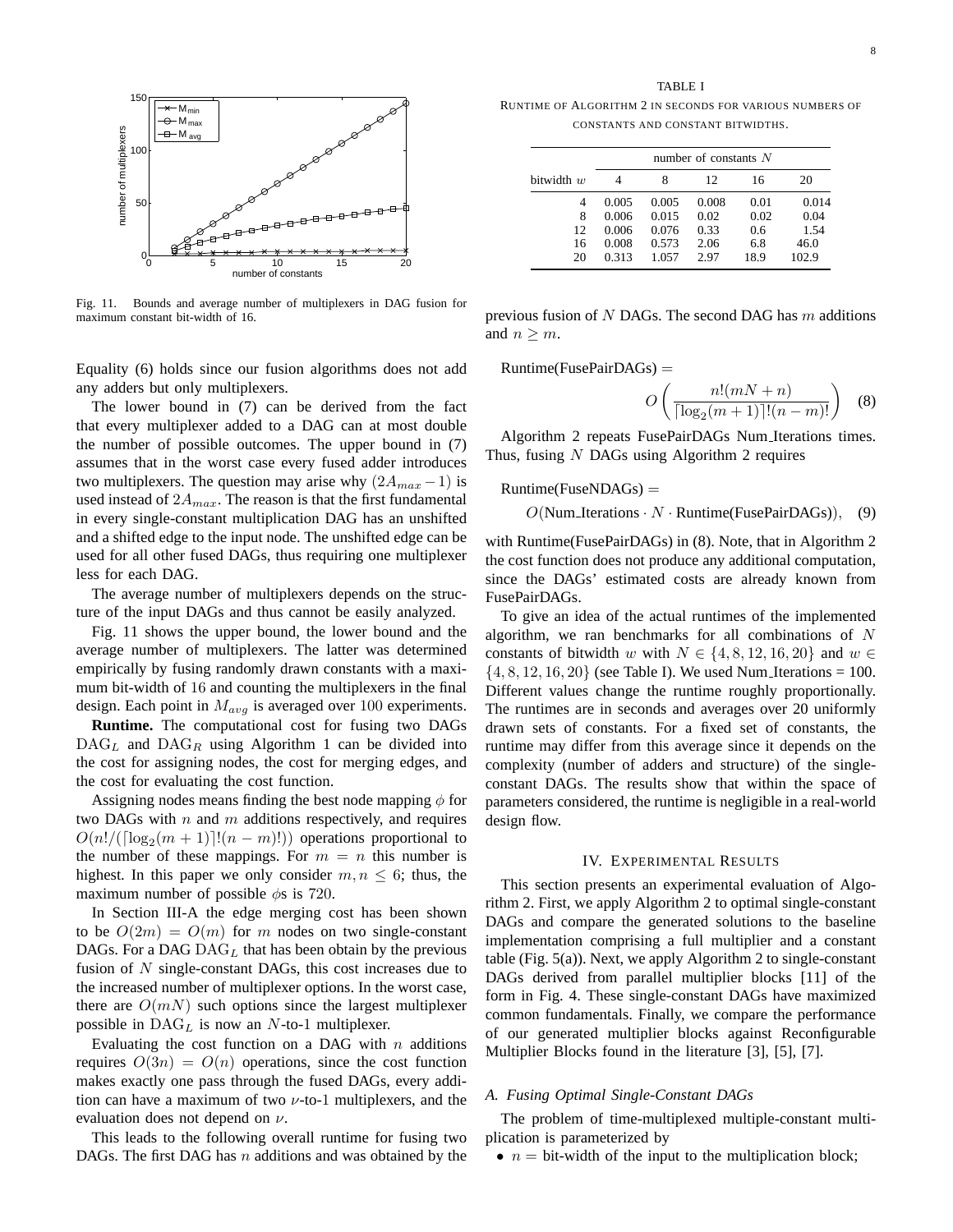

Fig. 12. Average synthesized area of fused DAGs and generic multiplier solutions for varying input bit-width n and constant bit-width w.

- $w =$  maximum bit-width of the constants considered;
- $N =$  number of constants to be fused.

In this first set of evaluations, we compare the output of Algorithm 2 against the table-based baseline design (Fig. 5(a)) for all combinations of  $n \in \{8, 12, 16, 20\}$ ,  $w \in$  $\{8, 12, 16, 20\}$  with  $w \le n$ , and  $N \in \{2, ..., 20\}$ . For each combination of  $n, w$ , and  $N$ , the comparison is based on the average result over 10 sets of random constants uniformly drawn and with Num Iterations  $= 100$ . All evaluated designs are described using structural Verilog and synthesized (optimizing for area) using the Synopsys Design Compiler (v. 2002.05-SP2) for a commercial  $0.18 \mu m$  standard cell library.

**Area.** Fig. 12 reports the resulting average synthesized areas (in square microns) as a function of  $N$  for different combinations of  $n$  and  $w$ . In the figures, the baseline designs based on generic multipliers follow a characteristic trend where the area cost increases sharply for the first 2 to 3 constants and then grows slowly afterwards. This is because for a small number of multiplicative constants, Synopsys can flatten the design for logic minimization. For a larger number of constants, the multiplier and table structure are left intact, and thus only the table structure grows as  $O(N)$ .

On the other hand, for the range of  $n, w$  and N considered, the area cost of the multiplier blocks produced by Algorithm 2

from optimal single-constant DAGs grows approximately linearly with  $N$ . In all figures, the generated multiplier blocks offer an advantage over the baseline for small values of N. However, as the number of constants increases, the linear growth in size of these blocks eventually exceeds the cost of the baseline design. Furthermore, the crossover value for  $N$ decreases for increasing  $w$  due to the larger, less fusible initial DAGs. Table II shows all values of  $N$  for those crossover points.

It is interesting to note that the DAG fusing approach is likely to be ineffective on modern field-programmable gate array (FPGA) architectures. Firstly, modern FPGAs offer dense hardwired multiplier macro blocks; this makes a multiplierless solution less attractive. Second, the resource cost of an adder is comparable to a multiplexer on an FPGA so that Algorithm 2 yields little gain if a new multiplexer is required to remove an adder.

**Delay.** Fig. 13 reports the resulting average synthesized critical path delay (in nanoseconds) corresponding to the data points in Fig. 12. The critical paths for the generated multiplier blocks are approximately two times greater than the corresponding baseline designs in all cases. From a performance standpoint, one should always utilize the baseline design especially when optimized multiplier macros cells are available.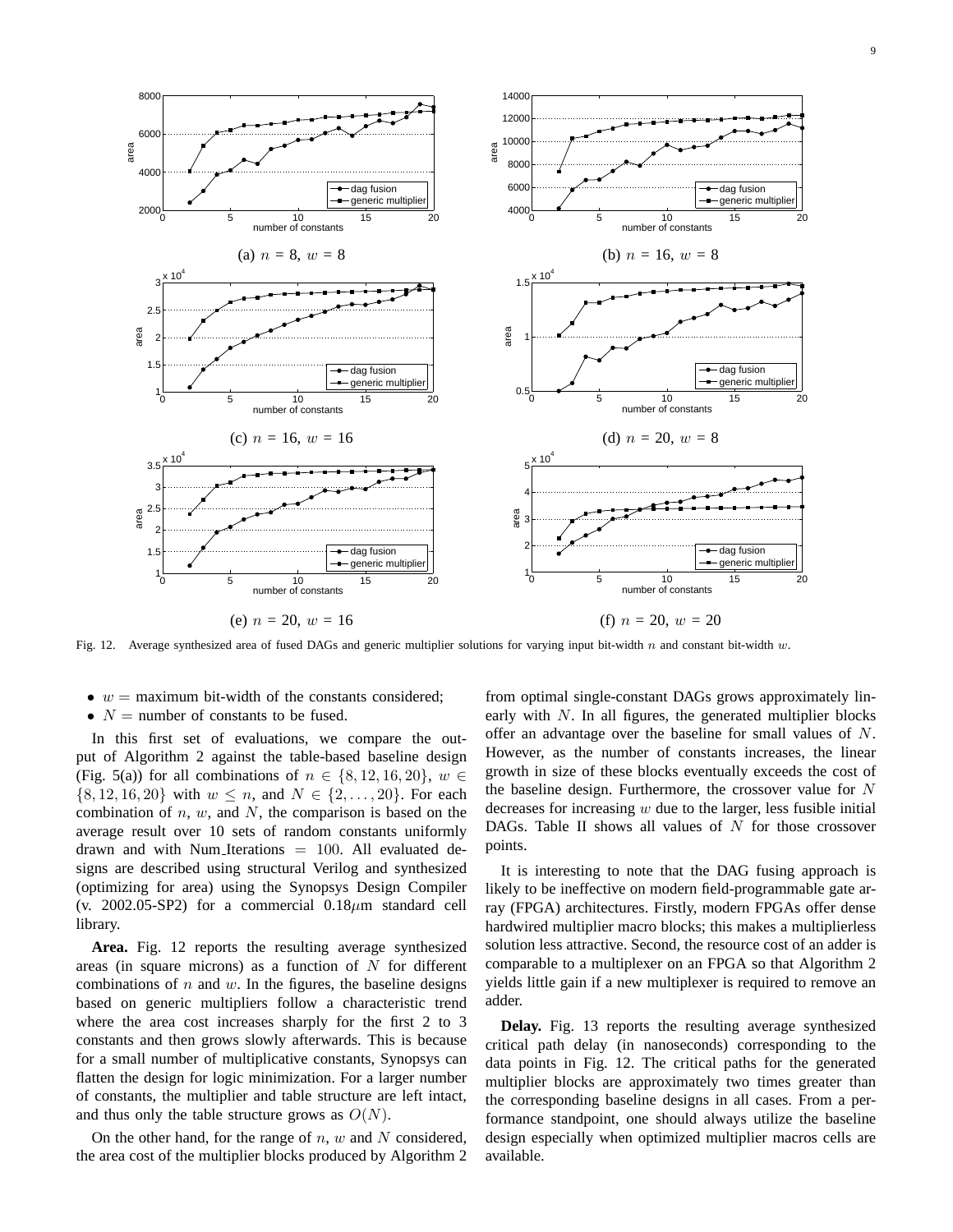

Fig. 13. Average synthesized critical path delay of fused DAGs and generic multiplier solutions for input bit-width n and constant bit-width w.

TABLE II CROSSOVER POINTS FOR INPUT BIT-WIDTH  $n$  and constant BIT-WIDTH w

|                     | constant bit-width $w$ |              |    |    |
|---------------------|------------------------|--------------|----|----|
| input bit-width $n$ |                        | $12^{\circ}$ | 16 | 20 |
| 8                   | 19                     |              |    |    |
| 12                  | > 20                   | 18           |    |    |
| 16                  | > 20                   | 19           | 19 |    |
| 20                  | > 20                   | > 20         | 20 | Q  |

# *B. Fusing Single-Constant DAGs Derived from Parallel Multiplication DAGs*

Fig. 4 sketches a DAG for the parallel multiple-constant multiplication (MCM). For brevity, we call such a DAG MCM-DAG. The algorithm in [11] generates an MCM-DAG by maximizing the number of common fundamentals between the DAGs of different constants to minimize the total number of adders in the MCM-DAG. From this MCM-DAG, one can extract individual single-constant DAGs by pruning the unused portion of the MCM-DAG with respect to a given constant. The resulting set of single-constant DAGs then can be fused by Algorithm 2 to get a multiplier block for the multiplexed multiple-constant multiplication.

Because the MCM-DAG is globally optimized over the

set of constants, a given derived single-constant DAG has in general more additions than an optimal single-constant DAG from [8]. Consequently, the resulting fused DAG (using Algorithm 2) will in general require more adders as well. On the other side, the increased number of common fundamentals may lead to a reduction of the number of multiplexers in the generated multiplier block. We evaluate this tradeoff in the following.

We compare the results of fusing MCM-derived singleconstant DAGs versus fusing optimal single-constant DAGs (Section IV-A) over the problem space spanned by  $n = w$ ,  $w \in \{4, \ldots, 20\}, N \in \{2, \ldots, 20\}.$  For each combination of w and N, the comparison is based on the average area over  $100$ sets of randomly selected constants using Num Iterations=100. We determine the area cost using the cost function described in Section III-B. Fig. 14 displays the result. The horizontal axes correspond to  $w$  and  $N$ , respectively; the vertical axis is the area advantage of the MCM-derived DAGs in %. The region where the MCM-derived DAGs have an advantage is shaded in dark gray. The figure shows that gains can only achieved for a small number of constants  $N$  or for short constant bitwidths  $w$ . In other words, in these cases, the saving of using fewer multiplexers in fusion overcomes the cost of the extra adders of the MCM-DAGs.

In practice, both methods, i.e., both sets of DAGs, can be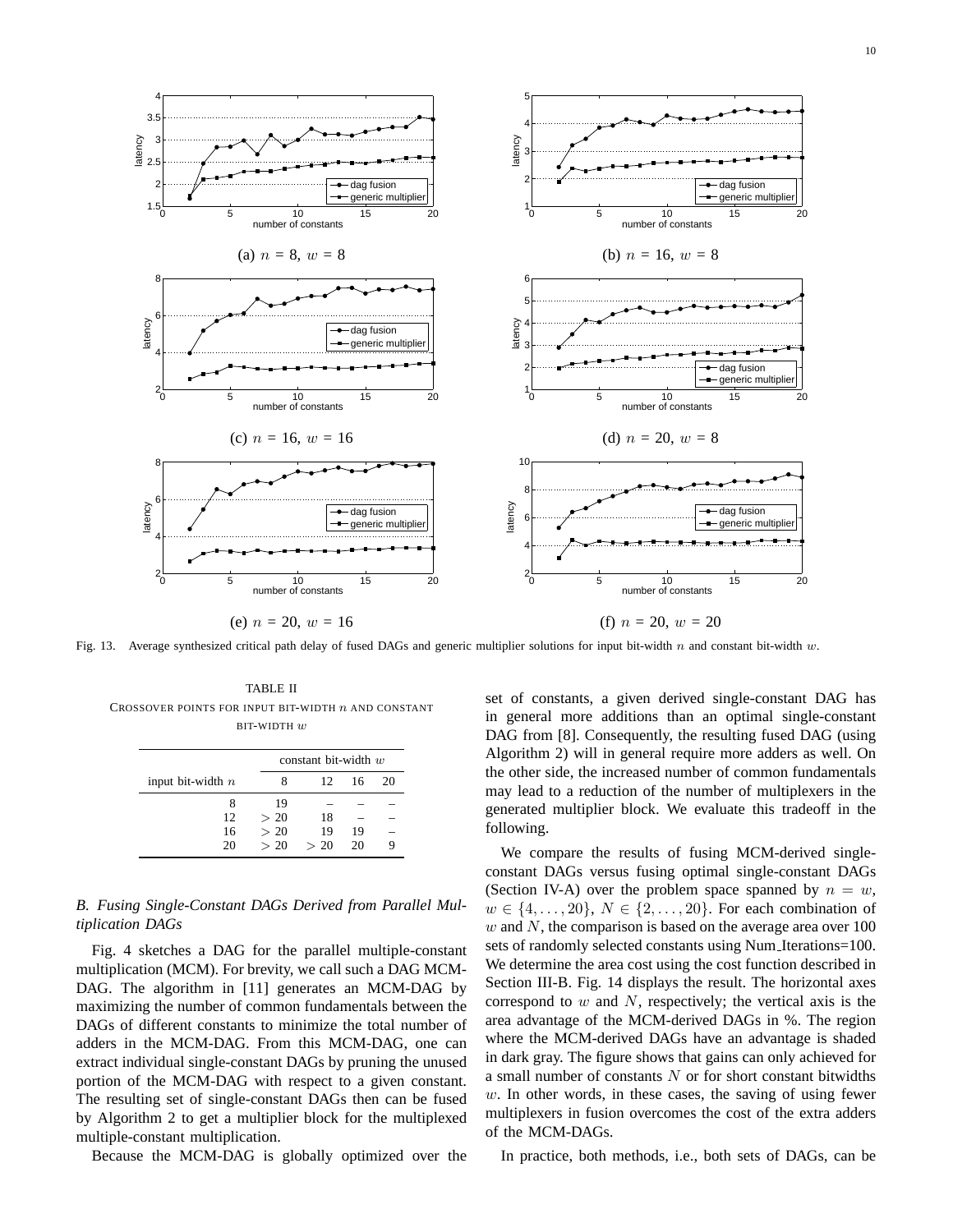

Fig. 14. Area advantage of fusing MCM-derived DAGs over fusing optimal DAGs.

TABLE III THE SYNTHESIZED AREA OF OUR SOLUTIONS (FIG. 16) VERSUS THE CORRESPONDING REMBS (FIG. 15).

|                                          |               | multiplier block label |              |              |  |  |
|------------------------------------------|---------------|------------------------|--------------|--------------|--|--|
|                                          | (a)           | (b)                    | (c)          | (d)          |  |  |
| $ReMB$ (Fig. 15)<br>DAG Fusion (Fig. 16) | 16437<br>6852 | 9203<br>8859           | 7888<br>6844 | 5361<br>5222 |  |  |

tried due to the fast runtime (see Table I) of Algorithm 2.

## *C. Comparison Against Reconfigurable Multiplier Blocks*

In this section we compare our results to the previous work on Reconfigurable Multiplier Blocks (ReMBs) for multiplexed multiple-constant multiplication (discussed earlier in Section II-B). Fig. 15 reproduces four ReMB examples from Fig. 6 of [5], Figs. 7 and 8 of [3] and Fig. 6 of [7]. The ReMB approach is geared towards FPGAs. Namely, the ReMB solutions use in general more adders than the minimal number possible in order to map efficiently to the special topology of FPGAs. (In particular, a 2-to-1 multiplexer comes free with each adder in FPGA technologies.)

In the example in Fig.  $15(a)$ , the ReMB solution uses 5 more adders than our corresponding solution with only 2 adders (in Fig. 16(a)) based on fusing optimal single-constant DAGs. The remaining three smaller ReMB examples each require 1 more adder than the fused-DAG solutions. When mapped onto an FPGA, our solutions are likely to consume more logic resources because we use more multiplexers, which are nearly as expensive as adders on FPGAs. Furthermore, our multiplexers usage do no adhere to any special topology and therefore cannot be absorbed for free into the construction of an adder in an FPGA.

However, when synthesizing for standard cell technologies, the FPGA-specific advantage leveraged by the ReMB algorithm no longer holds. Table III summarizes the synthesized area of ReMBs (Fig. 15) versus our solutions (Fig. 16) for the



Fig. 15. Example ReMB solutions from (a) Fig. 6 of [5], (b) and (c) Figs. 7 and 8 of [3], and (d) Fig. 6 of [7]. In (c), the bottom mux has one constant-zero input.

example sets of constants. We see that in synthesized standardcell technology, our tradeoff between adder and multiplexer costs leads to implementations with less area overall. We project from this evaluation that for larger constants, i.e., larger number of adders, this advantage becomes more pronounced.

# V. CONCLUSIONS

We have presented an algorithm to construct area-efficient arithmetic circuits for time-multiplexed multiple-constant multiplication, that is, for the multiplication of a fixed-point input by one of several preset fixed-point constants according to a control input. The starting point to our algorithm is the DAGbased representations of circuits for multiplying by a single constant. The algorithm reduces the hardware resources by a process we have termed "fusion," i.e., by time-multiplexing the additions required for different constants to reuse the same adders in the final fused circuit. This keeps the number of adders in the generated blocks constant and only increases the multiplexers used.

Our algorithm is presented in detail including an analysis of its time complexity and the quality of its solutions. We showed that the generated multiplier blocks offer an area advantage